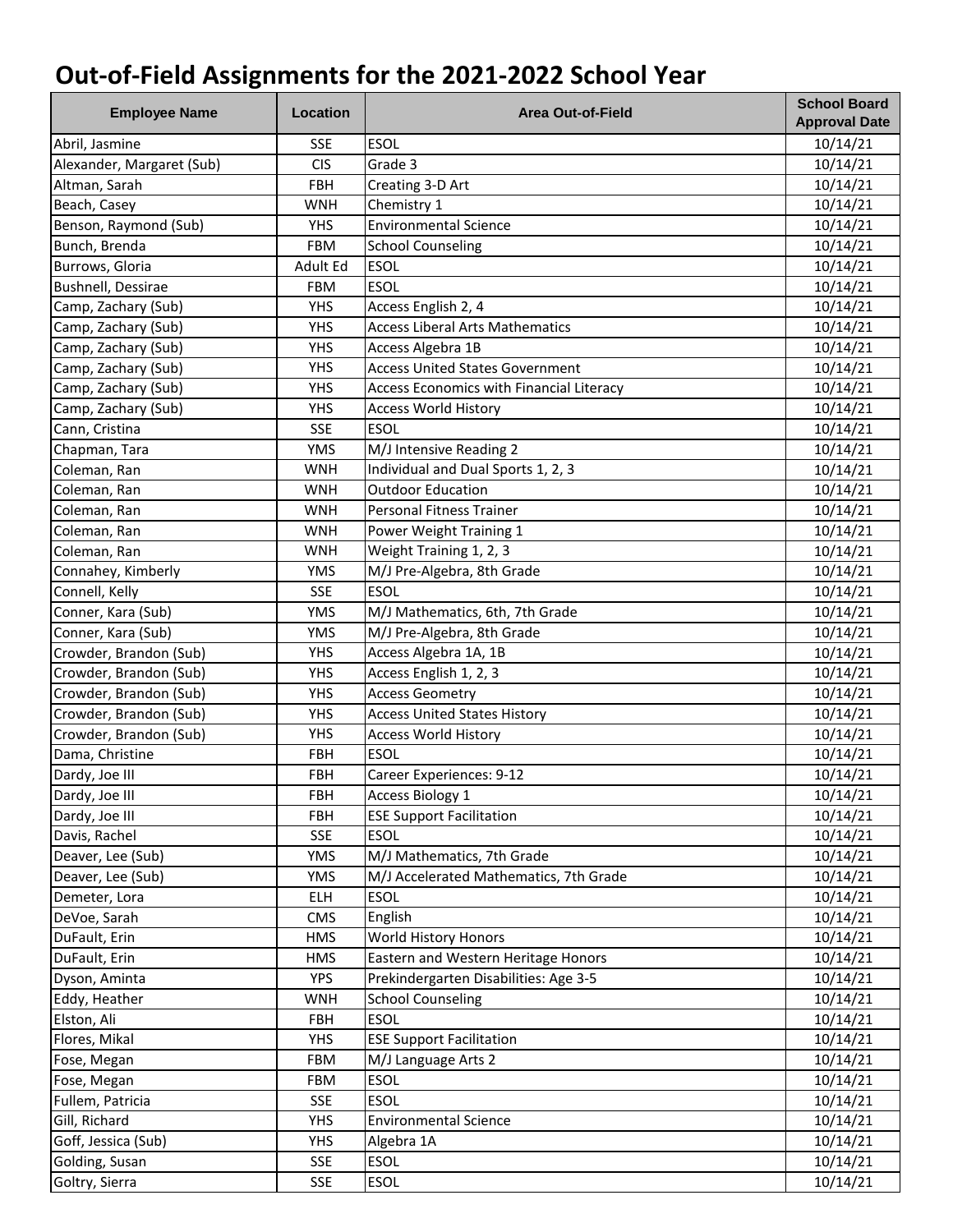| <b>Employee Name</b>     | Location   | <b>Area Out-of-Field</b>                           | <b>School Board</b><br><b>Approval Date</b> |
|--------------------------|------------|----------------------------------------------------|---------------------------------------------|
| Grant, Danetta (Sub)     | <b>YMS</b> | M/J Individual/Dual Sports - Grade 8               | 10/14/21                                    |
| Grant, Danetta (Sub)     | <b>YMS</b> | Access M/J Civics                                  | 10/14/21                                    |
| Grant, Danetta (Sub)     | <b>YMS</b> | Access M/J Comprehensive Science 1, 2, 3           | 10/14/21                                    |
| Grant, Danetta (Sub)     | <b>YMS</b> | Access M/J Grade 8 Pre-Algebra                     | 10/14/21                                    |
| Grant, Danetta (Sub)     | <b>YMS</b> | Access M/J Language Arts 1, 2, 3                   | 10/14/21                                    |
| Grant, Danetta (Sub)     | <b>YMS</b> | Access M/J Mathematics, 6th-7th Grade              | 10/14/21                                    |
| Grant, Danetta (Sub)     | <b>YMS</b> | Access M/J United States History                   | 10/14/21                                    |
| Grant, Danetta (Sub)     | <b>YMS</b> | Access M/J World History                           | 10/14/21                                    |
| Grant, Danetta (Sub)     | <b>YMS</b> | M/J Comprehensive Physical Education - Gr 6/7      | 10/14/21                                    |
| Grant, Danetta (Sub)     | <b>YMS</b> | Unique Skills: Independent Functioning 6-8         | 10/14/21                                    |
| Halpin, McKenzie         | <b>YMS</b> | M/J Pre-Algebra, 8th Grade                         | 10/14/21                                    |
| Harris, Ashley           | <b>YHS</b> | <b>ESE Support Facilitation</b>                    | 10/14/21                                    |
| Hartman, Melinda         | <b>YPS</b> | <b>ESOL</b>                                        | 10/14/21                                    |
| Hawkins, Mary            | <b>ELH</b> | <b>School Counseling</b>                           | 10/14/21                                    |
| Hawkins, Ruth            | <b>BES</b> | <b>ESOL</b>                                        | 10/14/21                                    |
| Hazlett, William         | <b>HMS</b> | Personal Financial Literacy Honors                 | 10/14/21                                    |
| Hebert, Katherine        | ELH        | <b>ESOL</b>                                        | 10/14/21                                    |
| Hicken, Candace          | <b>YHS</b> | <b>School Counseling</b>                           | 10/14/21                                    |
| Hill, Stephanie          | <b>FBM</b> | M/J Language Arts 3                                | 10/14/21                                    |
| Hinchliffe, Farrah (Sub) | WES        | Kindergarten                                       | 10/14/21                                    |
| Hunt, Lisa (Sub)         | <b>YMS</b> | M/J Intensive Reading 3                            | 10/14/21                                    |
| Hunt, Lisa (Sub)         | <b>YMS</b> | M/J Language Arts 3                                | 10/14/21                                    |
| Hunt, Lisa (Sub)         | <b>YMS</b> | M/J Language Arts Advanced 3                       | 10/14/21                                    |
| Jarrett, Angela          | <b>HMS</b> | <b>School Counseling</b>                           | 10/14/21                                    |
| Johnson, Margaret        | <b>SSE</b> | <b>ESOL</b>                                        | 10/14/21                                    |
| Kopp, Bethany            | <b>FBM</b> | <b>ESOL</b>                                        | 10/14/21                                    |
| Lamey, Yaneka            | <b>CMS</b> | M/J Language Arts 2, Advanced                      | 10/14/21                                    |
| Latina, Nomey (Sub)      | <b>YES</b> | Advanced Academics: K-5 for Gifted Students        | 10/14/21                                    |
| Lawhon, Autumn (Sub)     | <b>CIS</b> | Media Specialist                                   | 10/14/21                                    |
| Lechner, Michelle (Sub)  | <b>YMS</b> | $\overline{M}/J$ Intensive Reading 2               | 10/14/21                                    |
| Lechner, Michelle (Sub)  | <b>YMS</b> | M/J Language Arts 2                                | 10/14/21                                    |
| Lindbom, Dorothy         | <b>SSE</b> | Music - Grade K, 1, 2                              | 10/14/21                                    |
| Mabrey, Jacqueline       | CMS        | <b>ESE</b>                                         | 10/14/21                                    |
| Maldonado, Erica         | <b>YHS</b> | Intensive Reading 1                                | 10/14/21                                    |
| Maldonado, Erica         | <b>YHS</b> | English 3                                          | 10/14/21                                    |
| Maldonado, Erica         | <b>YHS</b> | <b>ESOL</b>                                        | 10/14/21                                    |
| Mayo, Jennifer           | <b>YPS</b> | <b>ESOL</b>                                        | 10/14/21                                    |
| McConnell, Ashley        | <b>CMS</b> | <b>ESE Support Facilitation</b>                    | 10/14/21                                    |
| McConnell, Ashley        | <b>CMS</b> | M/J Basic Theater                                  | 10/14/21                                    |
| McCullough, Alyson       | <b>HMS</b> | <b>Environmental Science</b>                       | 10/14/21                                    |
| McKelvy, Terisia         | <b>HMS</b> | M/J Mathematics, Grade 7                           | 10/14/21                                    |
| McKelvy, Terisia         | <b>HMS</b> | M/J Intensive Math (MC) Co-Teacher                 | 10/14/21                                    |
| McKinney, Joshua         | <b>WNH</b> | Debate Honors 3                                    | 10/14/21                                    |
| McWilliams, Kayla        | <b>CMS</b> | M/J Language Arts 3, Advanced                      | 10/14/21                                    |
| Miles, Andrea            | ESE        | Gifted                                             | 10/14/21                                    |
| Miles, Andrea            | <b>YMS</b> | <b>Advanced Academics: 6-8 for Gifted Students</b> | 10/14/21                                    |
| Moore, Sarah (Sub)       | <b>SSE</b> | Kindergarten                                       | 10/14/21                                    |
| Moore, Sarah (Sub)       | <b>SSE</b> | <b>ESOL</b>                                        | 10/14/21                                    |
| Nelson, Jenna (Sub)      | <b>YHS</b> | <b>ESE Support Facilitation</b>                    | 10/14/21                                    |
| Neville, Alicia          | <b>YPS</b> | <b>Functional Reading Skills K-2</b>               | 10/14/21                                    |
| Nocerino, Thomas (Sub)   | <b>YHS</b> | World Literature                                   | 10/14/21                                    |
| Norman, Randall (Sub)    | <b>WNH</b> | Learning Strategies 9-12                           | 10/14/21                                    |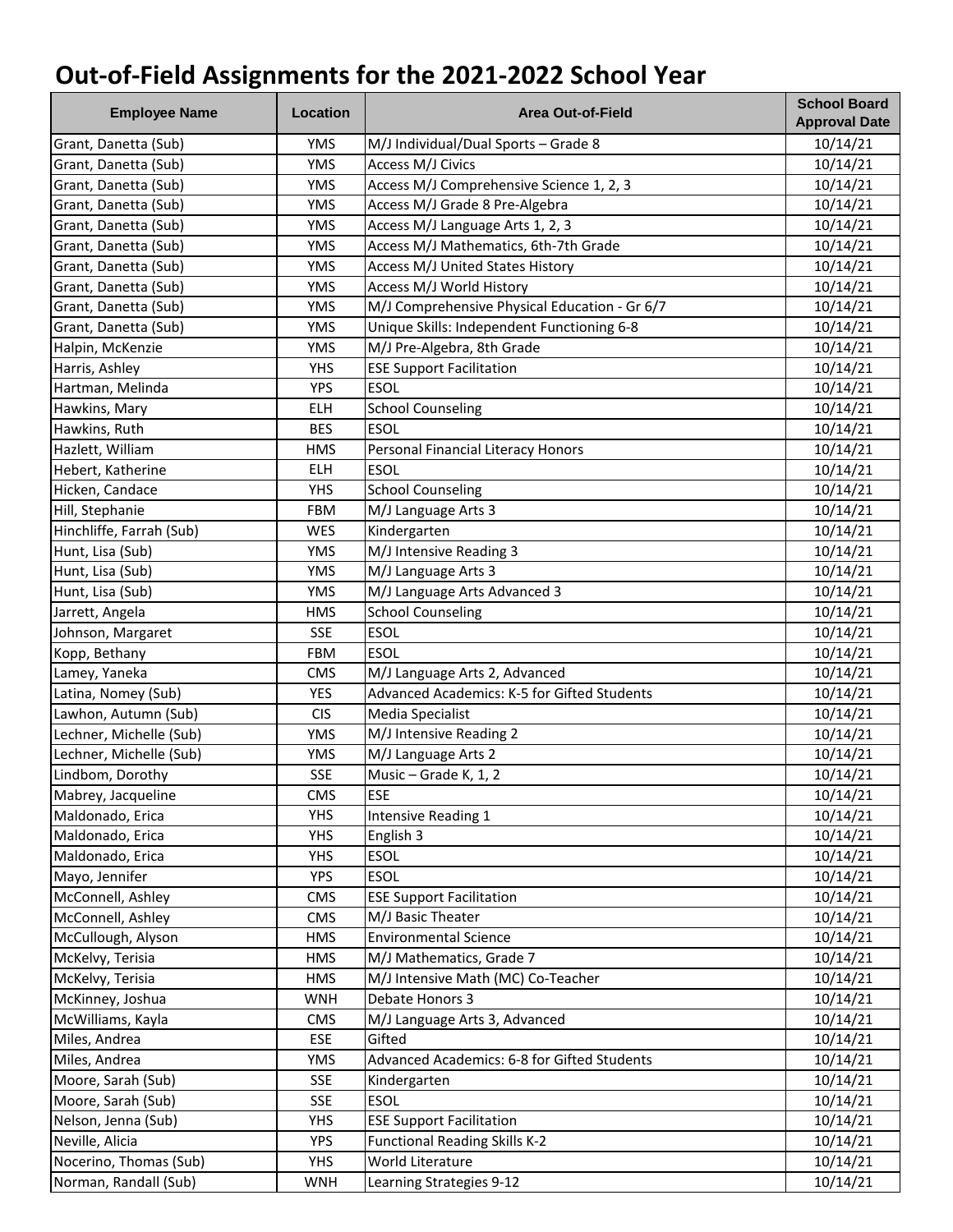| <b>Employee Name</b>     | Location   | <b>Area Out-of-Field</b>                        | <b>School Board</b><br><b>Approval Date</b> |
|--------------------------|------------|-------------------------------------------------|---------------------------------------------|
| Norman, Randall (Sub)    | <b>WNH</b> | <b>ESE Support Facilitation</b>                 | 10/14/21                                    |
| Odom, Evelyn             | <b>HMS</b> | <b>ESOL</b>                                     | 10/14/21                                    |
| Page, Gunnar             | <b>HMS</b> | <b>ESE Support Facilitation</b>                 | 10/14/21                                    |
| Penley, Kaitlyn          | <b>CIS</b> | Media Specialist                                | 08/12/21                                    |
| Perry, Lisa              | <b>WNH</b> | English 4: Florida College Prep                 | 10/14/21                                    |
| Perry, Lisa              | <b>WNH</b> | Intensive Reading 4                             | 10/14/21                                    |
| Platt, Miranda           | <b>HMS</b> | M/J Comprehensive Science 1                     | 10/14/21                                    |
| Pouncey, Tiffany (Sub)   | <b>YES</b> | Grade 5                                         | 10/14/21                                    |
| Quinn, Carolyn           | <b>ELH</b> | <b>ESOL</b>                                     | 10/14/21                                    |
| Ray, Mollie (Sub)        | <b>CIS</b> | Grade 4                                         | 10/14/21                                    |
| Rhodes, Stephanie        | <b>YMS</b> | <b>ESOL</b>                                     | 10/14/21                                    |
| Rivera, Carmen           | <b>ELH</b> | <b>ESE Self-Contained (Grades 3-5)</b>          | 10/14/21                                    |
| Roberts, Heather         | <b>YES</b> | <b>ESOL</b>                                     | 10/14/21                                    |
| Sammarone, Justine       | <b>YMS</b> | M/J Intensive Reading 3                         | 10/14/21                                    |
| Saunders, Brianti (Sub)  | <b>HMS</b> | M/J Language Arts 2                             | 10/14/21                                    |
| Saunders, Brianti (Sub)  | <b>HMS</b> | English 3                                       | 10/14/21                                    |
| Saunders, Wanda          | <b>HMS</b> | Intensive Reading 1                             | 10/14/21                                    |
| Schaller, Steven         | <b>FBM</b> | M/J Language Arts 1, 2, 3                       | 10/14/21                                    |
| Schaller, Steven         | <b>FBM</b> | M/J Mathematics, 6th, 7th Grade                 | 10/14/21                                    |
| Schaller, Steven         | <b>FBM</b> | M/J Pre-Algebra, 8th Grade                      | 10/14/21                                    |
| Schaller, Steven         | <b>FBM</b> | <b>ESOL</b>                                     | 10/14/21                                    |
| Sheffield, Jana (Sub)    | <b>WNH</b> | Career & Technical Education Internship/Level 2 | 10/14/21                                    |
| Sheffield, Jana (Sub)    | <b>WNH</b> | Digital Media/Multimedia Foundations 1/Level 2  | 10/14/21                                    |
| Sheffield, Jana (Sub)    | <b>WNH</b> | Digital Media/Multimedia Motion Graphics        | 10/14/21                                    |
| Sheffield, Jana (Sub)    | <b>WNH</b> | Production/Level 3                              | 10/14/21                                    |
| Sicotte, Katherine       | ELH        | <b>ESOL</b>                                     | 10/14/21                                    |
| Simmons, Karl (Sub)      | <b>WNH</b> | Biology 1                                       | 10/14/21                                    |
| Simmons, Karl (Sub)      | <b>WNH</b> | <b>Environmental Science Honors</b>             | 10/14/21                                    |
| Simmons, Karl (Sub)      | <b>WNH</b> | <b>ESE Support Facilitation</b>                 | 10/14/21                                    |
| Sims, Talisha (Sub)      | <b>YMS</b> | M/J Language Arts Advanced 2, 3                 | 10/14/21                                    |
| Sizemore, Kerry          | <b>HMS</b> | <b>ESE Support Facilitation</b>                 | 10/14/21                                    |
| Smith, Shelly            | <b>YMS</b> | <b>ESOL</b>                                     | 10/14/21                                    |
| Sullivan, Michelle       | FBH        | <b>ESOL</b>                                     | 10/14/21                                    |
| Taylor, Ashley           | CMS        | <b>ESE Support Facilitation</b>                 | 10/14/21                                    |
| Thien, Amanda            | <b>CMS</b> | Advanced Academics: 6th - 8th                   | 10/14/21                                    |
| Thien, Amanda            | <b>CMS</b> | M/J Comprehensive Science 1, 2, 3               | 10/14/21                                    |
| Thien, Amanda            | CMS        | M/J Comprehensive Science Advanced 1, 2, 3      | 10/14/21                                    |
| Thompson, Melissa        | <b>CMS</b> | Access M/J Comprehensive Science 1, 2           | 10/14/21                                    |
| Thompson, Melissa        | <b>CMS</b> | Access M/J Language Arts 1, 2                   | 10/14/21                                    |
| Thompson, Melissa        | CMS        | Access M/J Mathematics, 6th -7th grade          | 10/14/21                                    |
| Thompson, Melissa        | CMS        | Access M/J US History                           | 10/14/21                                    |
| Thompson, Melissa        | <b>CMS</b> | Access M/J World History                        | 10/14/21                                    |
| Thompson, Melissa        | CMS        | M/J Accelerated Mathematics, 6th Grade          | 10/14/21                                    |
| Thompson, Melissa        | <b>CMS</b> | M/J Intensive Mathematics                       | 10/14/21                                    |
| Thompson, Melissa        | CMS        | M/J Language Arts 1                             | 10/14/21                                    |
| Thompson, Melissa        | <b>CMS</b> | M/J Language Arts 1, Advanced                   | 10/14/21                                    |
| Thompson, Michelle (Sub) | <b>CIS</b> | Grade 5                                         | 10/14/21                                    |
| Turcotte, Malely         | FBH        | English 1, 3                                    | 10/14/21                                    |
| Turcotte, Malely         | FBH        | <b>ESOL</b>                                     | 10/14/21                                    |
| Van, Lacy Sickle         | CMS        | M/J Basic Theatre                               | 10/14/21                                    |
| Van, Lacy Sickle         | CMS        | M/J Journalism 1                                | 10/14/21                                    |
| Watts, Erica             | <b>SSE</b> | <b>ESOL</b>                                     | 10/14/21                                    |